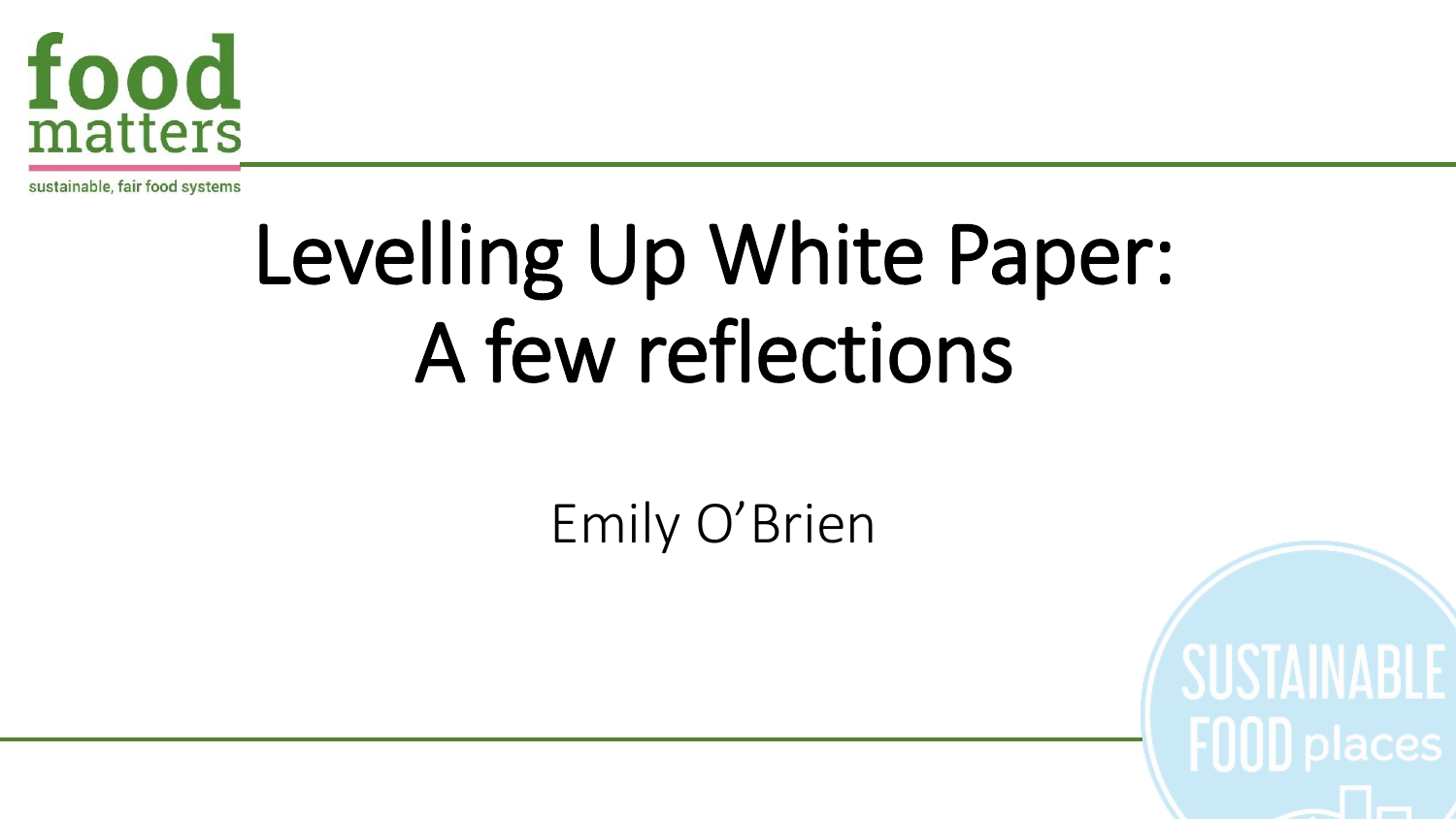

= an overarching narrative or 'story'

"a plan to transform the UK by spreading [i.e. redistributing] opportunity and prosperity to all parts of it."

= funding stream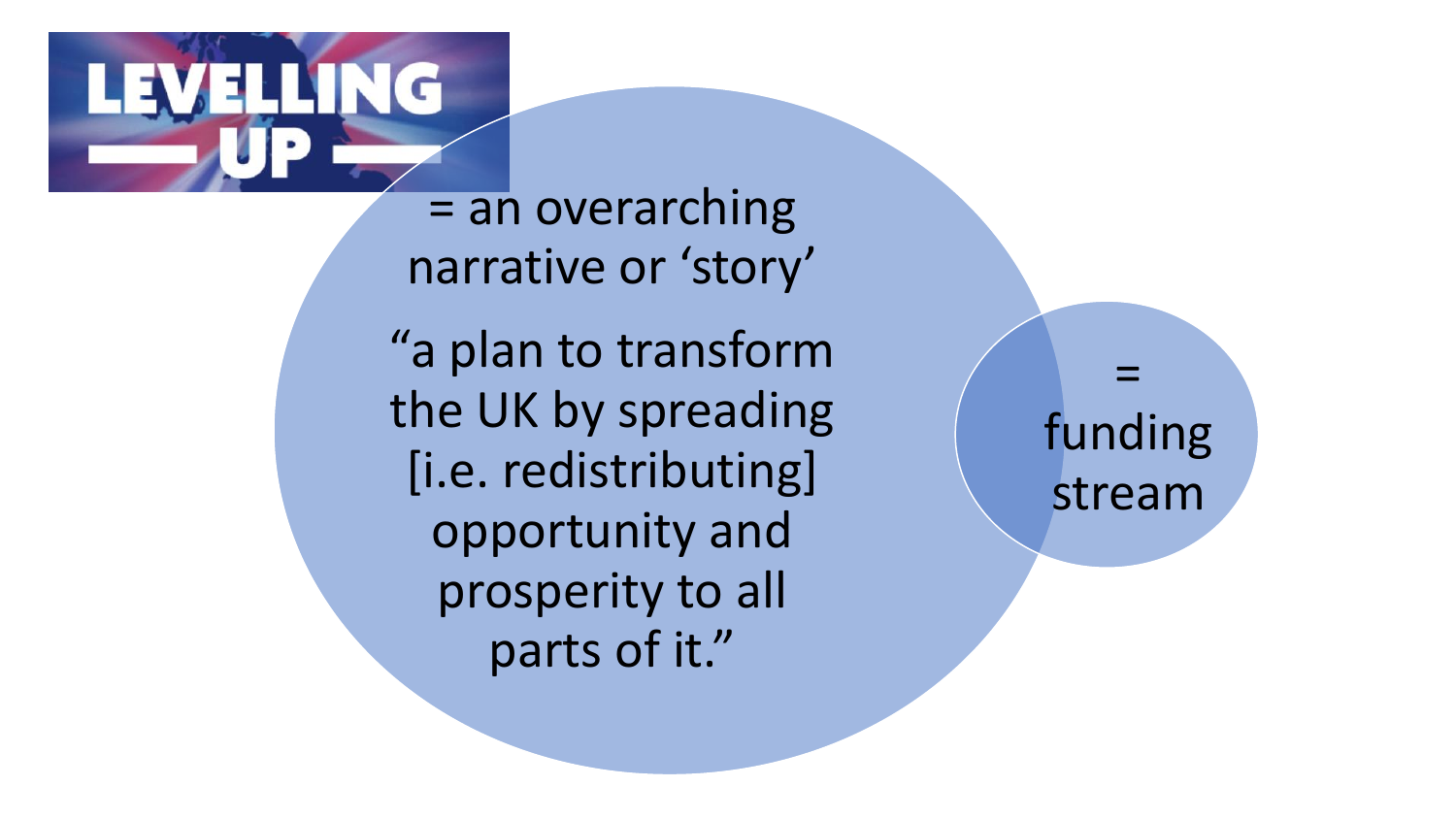

## 3 top tips

sustainable, fair food systems

- Whether big agenda or funding…. use the language of levelling up!
- Levelling Up will be a challenge for local authorities (& govt) to delivery – be part of the solution for them
- Reframe your activity It's easier to be opportunistic if you are ready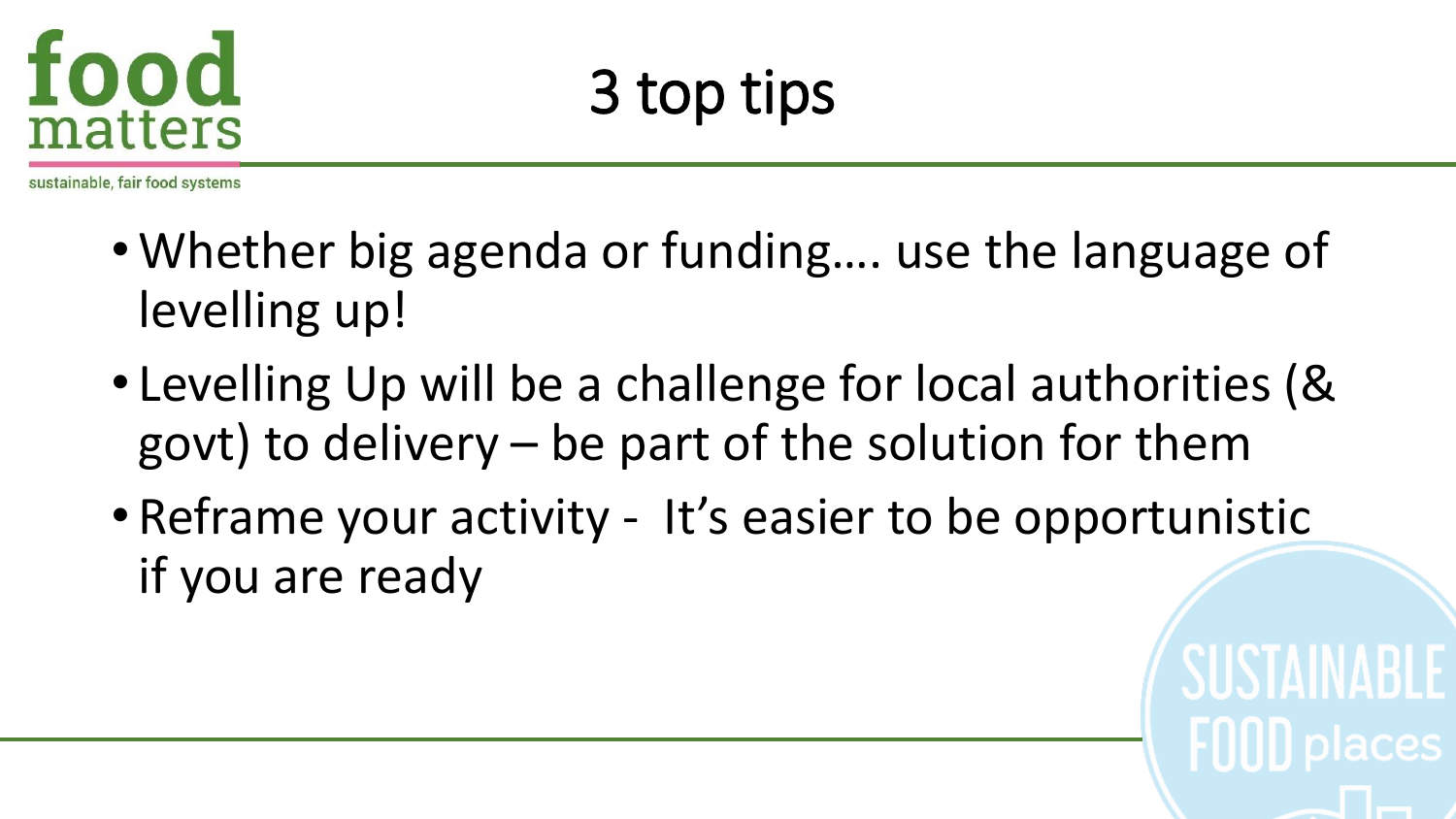## **food** White Paper on food- opportunities

sustainable, fair food systems

- Food is in there! Reference to National Food Strategy and Food Strategy White Paper promised soon
- Pilot monitoring of school food standards
- School food education including support for food teachers and governors
- Pilot of Community Eat Well programme, enabling GPs to prescribe exercise and healthy food
- ?A more localised approach to skills with more employer input
- 12 national 'missions' including high level inequality with measurement – this is a bit of a carrier bag' (health, wellbeing, pride in place, education, employment & productivity, transport, home ownership…. ) which may suit local food strategy approach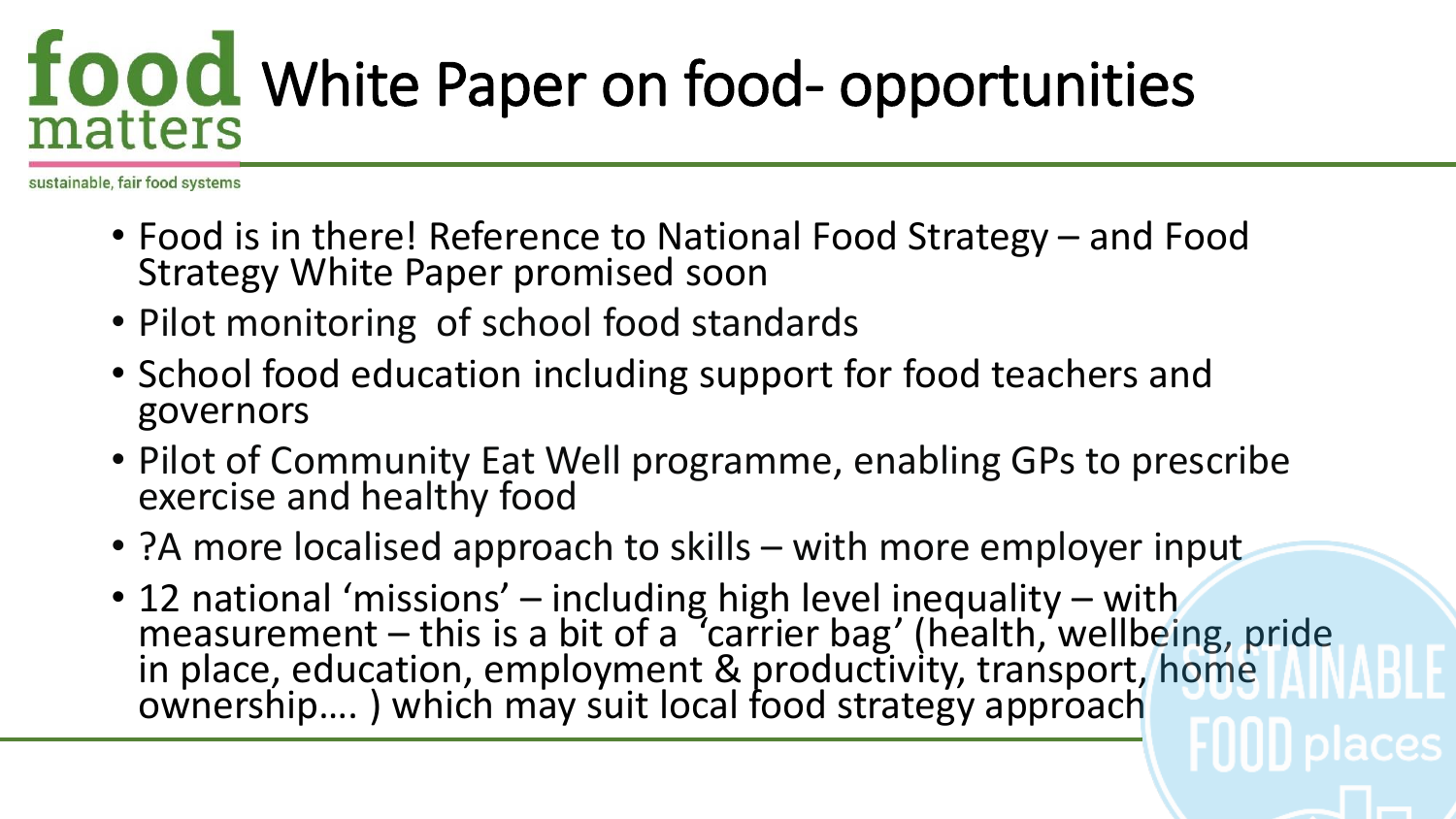

### '12 missions' to level up the UK

sustainable, fair food systems

7. By 2030, the gap in Healthy Life Expectancy (HLE) between local areas where it is highest and lowest will have narrowed, and by 2035 HLE will rise by 5 years.

8. By 2030, well-being will have improved in every area of the UK, with the gap between top performing and other areas closing.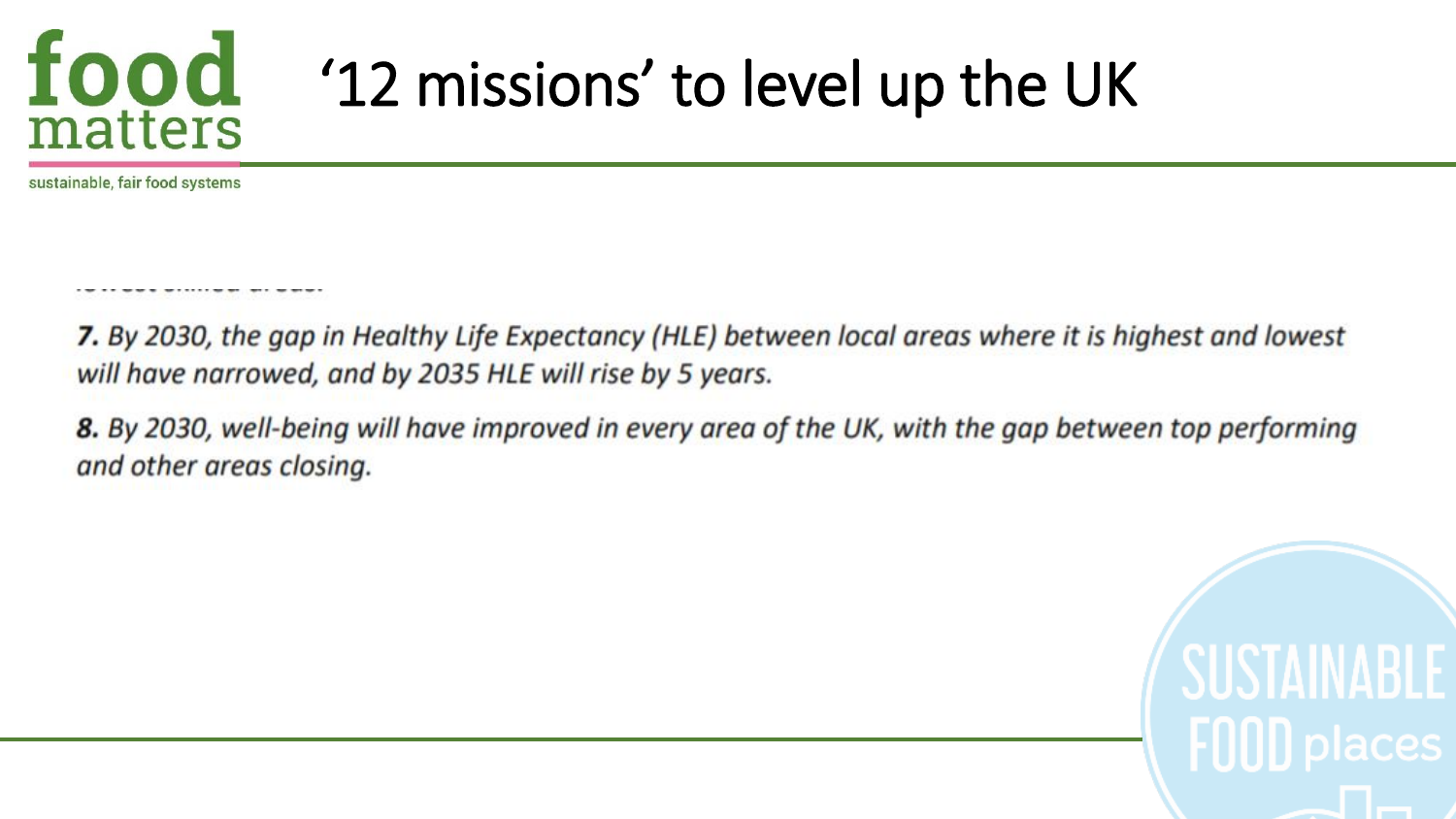# **TOOO** White Paper on Food – could do better

sustainable, fair food systems

- Very much a 'pilot' approach "…a small handful of exciting new announcements. But the reality is that a much greater policy focus on improving the food system will be needed if the Government is to successfully achieve the levelling up goals that it has set itself" – Food Foundation
- •No specific measure that references food or even food insecurity – and concerns about ambition for Food White Paper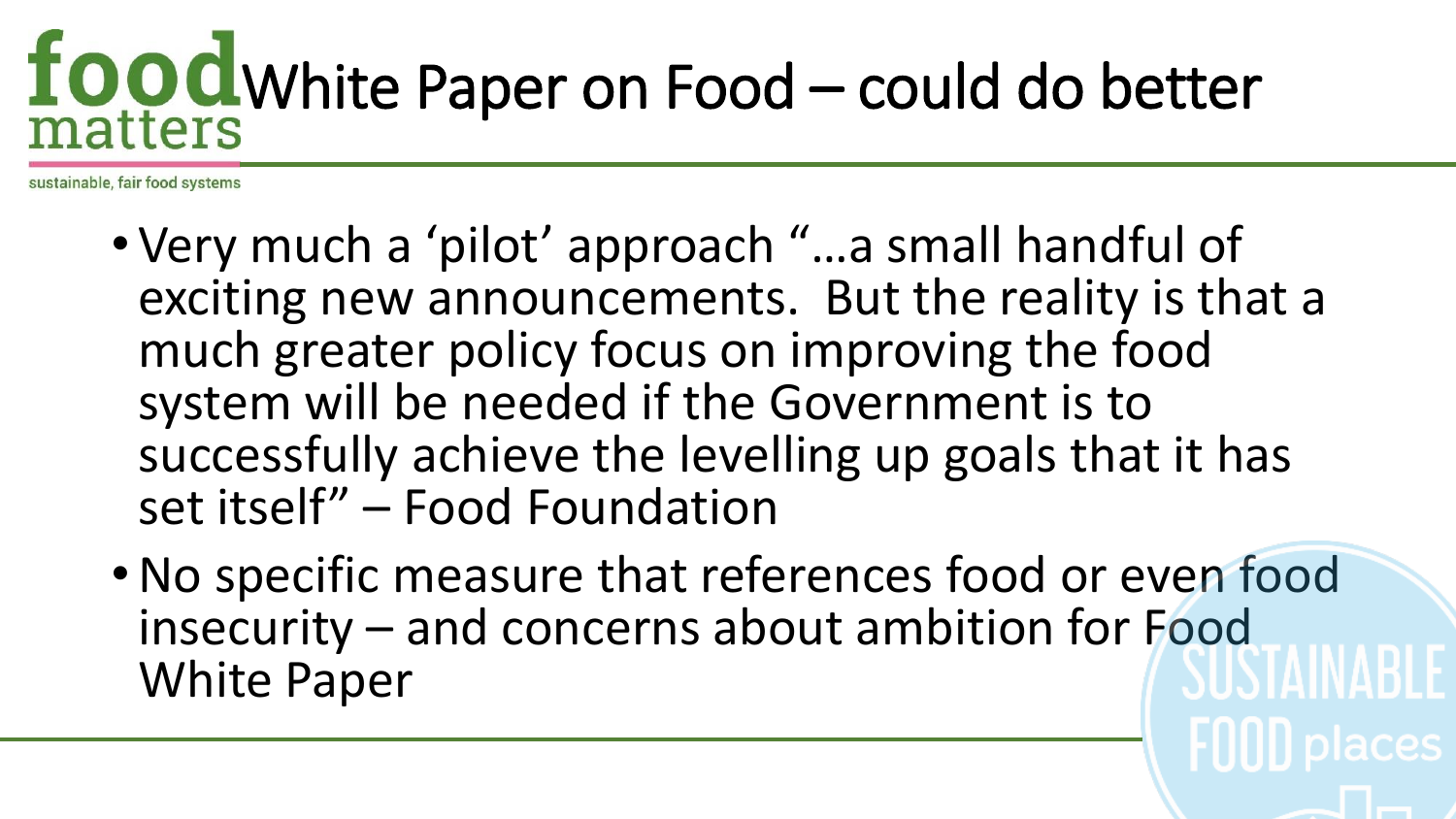

### Further info

sustainable, fair food systems

- [Sustain : https://www.sustainweb.org/blogs/feb22](https://www.sustainweb.org/blogs/feb22-levelling-up-obesity-down/) levelling-up-obesity-down/
- Food Foundation:

[https://www.foodfoundation.org.uk/news/food-must](https://www.foodfoundation.org.uk/news/food-must-be-central-levelling-agenda)be-central-levelling-agenda

• [https://www.foodfoundation.org.uk/news/levelling](https://www.foodfoundation.org.uk/news/levelling-local-food-environments)local-food-environments